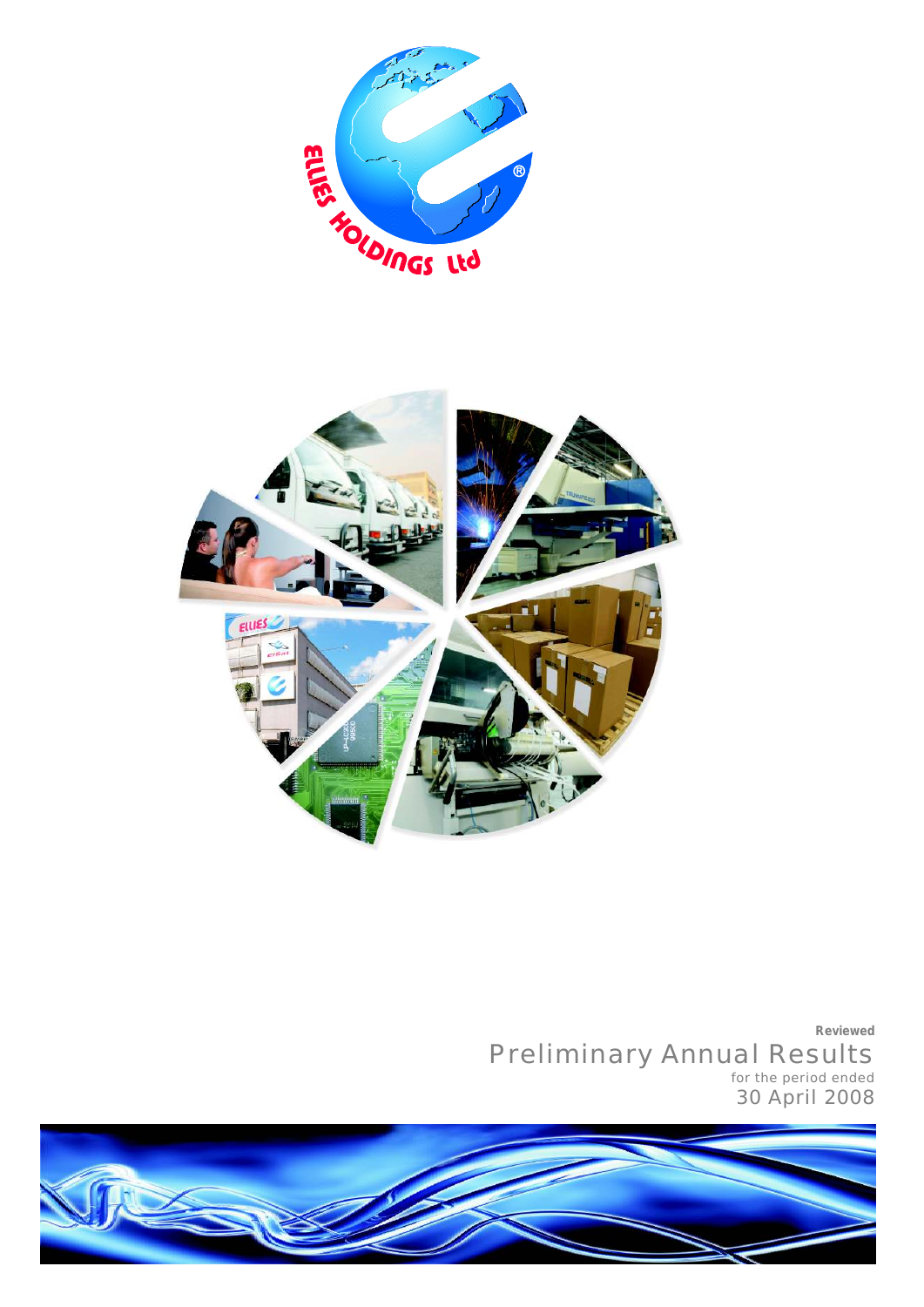# **HIGHLIGHTS**

**Revenue UP 15.46% on forecast** 

**NPAT UP 26.55%**

**HEPS of 30.60 cents**

**EPS of (23.90 forecast) 30.25 cents** 

**Fully diluted EPS of 30.10 cents** 

### ABRIDGED CONSOLIDATED INCOME STATEMENT

| Revenue                                                                                                                                                | 14 months ended<br>30 April 2008.<br>(12 months trading)*<br>See note 1 below<br>R<br>701,941,731 | Pro forma profit forecast<br>for the 14 months ended<br>30 April 2008<br>(12 months trading)*<br>See note 2 below<br>R<br>607,948,488 | Change on<br>forecast<br>$\%$<br>15.46 |
|--------------------------------------------------------------------------------------------------------------------------------------------------------|---------------------------------------------------------------------------------------------------|---------------------------------------------------------------------------------------------------------------------------------------|----------------------------------------|
| Cost of goods sold                                                                                                                                     | (435, 865, 152)                                                                                   | (366,686,395)                                                                                                                         |                                        |
| Gross profit<br>Other income<br>Administration and other expenses                                                                                      | 266,076,579<br>3,816,483<br>(180, 791, 905)                                                       | 241,262,093<br>3,074,927<br>(175, 910, 129)                                                                                           |                                        |
| Profit from Operations<br>Impairment of goodwill<br>Financing income<br>Financing expense                                                              | 89,101,157<br>(750,000)<br>783,294<br>(7, 150, 554)                                               | 68,426,891<br>159,311<br>(3, 713, 277)                                                                                                | 30.21                                  |
| Profit before taxation<br>Taxation                                                                                                                     | 81,983,897<br>(23,693,561)                                                                        | 64,872,925<br>(18, 813, 147)                                                                                                          | 26.38                                  |
| Profit for the period                                                                                                                                  | 58,290,336                                                                                        | 46,059,778                                                                                                                            | 26.55                                  |
| Reconciliation of headline earnings to earnings:<br>Profit for the period<br>Profit on sale of property, plant and equipment<br>Impairment of goodwill | 58,290,336<br>(88, 387)<br>750,000                                                                | 46,059,778                                                                                                                            |                                        |
| Headline earnings                                                                                                                                      | 58,951,949                                                                                        | 46,059,778                                                                                                                            |                                        |
| Weighted number of share in issue<br>Earnings per share (cents)<br>Headline earnings per share (cents)<br>Fully diluted earnings per share (cents)     | 192,682,775<br>30.25<br>30.60<br>30.10                                                            | 192,682,775<br>23.90<br>23.90<br>23.90                                                                                                | 26.55<br>27.99<br>25.92                |

**Note 1:** Ellies was incorporated on 06 March 2007, with a February year end. During the period the company's year end changed to April with effect from the 2008 year end. As described in the "Introduction" paragraph below the group effectively only began trading on 01 May 2007, resulting in a 12 month trading period.

**Note 2:** The profit forecast for the period ended 30 April 2008 as per the prospectus includes the trading results of Botswana. For comparative purposes and reasons as described below, Botswana has been excluded from the pro forma profit forecast presented.



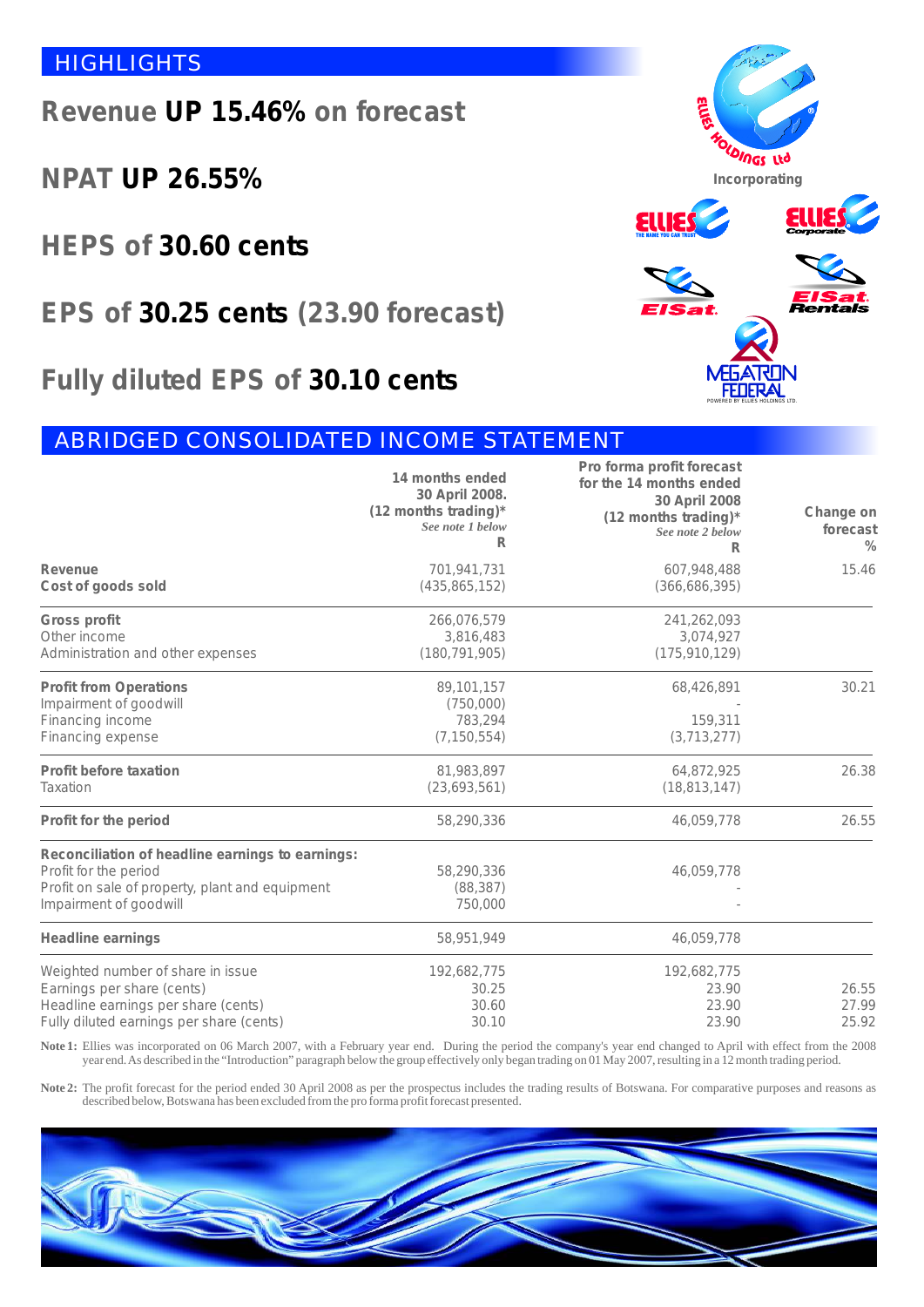## ABRIDGED CONSOLIDATED BALANCE SHEET

|                                            | As at 30 April 2008 |  |
|--------------------------------------------|---------------------|--|
|                                            | R                   |  |
| Assets                                     |                     |  |
| Non-current assets                         | 78,028,128          |  |
| Property, plant and equipment              | 26,582,766          |  |
| Goodwill                                   | 47,704,840          |  |
| Deferred taxation                          | 3,740,522           |  |
|                                            |                     |  |
| <b>Current Assets</b>                      | 400,138,058         |  |
| Inventories                                | 202,733,149         |  |
| Trade and other receivables                | 151,780,580         |  |
| Cash and cash equivalents                  | 45,624,329          |  |
| Total assets                               | 478,166,186         |  |
|                                            |                     |  |
| <b>Equity and Liabilities</b>              |                     |  |
| Capital and reserve                        | 235,268,251         |  |
| Share capital                              | 2,335               |  |
| Share premium                              | 355, 169, 583       |  |
| Non distributable reserve                  | (178, 194, 003)     |  |
| Accumulated profit                         | 58,290,336          |  |
|                                            |                     |  |
| Non-current liabilities                    | 22,665,281          |  |
| Interest-bearing liabilities               | 22,532,774          |  |
| Deferred taxation                          | 132,507             |  |
| <b>Current liabilities</b>                 | 220,232,654         |  |
| Trade and other payables                   | 112,564,993         |  |
| Current portion of non-current liabilities | 4,602,821           |  |
| Taxation                                   | 17, 174, 357        |  |
| Bank overdraft                             | 85,890,483          |  |
| Total equity and liabilities               | 478,166,186         |  |
| Number of shares in issue                  | 233,526,089         |  |
| NAV per share (cents)                      | 100.75              |  |
| Tangible NAV per share (cents)             | 80.32               |  |
|                                            |                     |  |

## ABRIDGED CONSOLIDATED CASHFLOW STATEMENT

|                                                                       | 14 months ended<br>30 April 2008.<br>(12 months trading)<br>R |
|-----------------------------------------------------------------------|---------------------------------------------------------------|
| Cash flows from operating activities                                  | (53, 407, 356)                                                |
| Cash flows from investing activities                                  | (20, 928, 877)                                                |
| Cash flows from financing activities                                  | 54,596,246                                                    |
| Net decrease in cash and cash<br>equivalents                          | (19, 739, 987)                                                |
| Cash and cash equivalents at beginning<br>of period                   |                                                               |
| Cash and cash equivalents acquired as<br>part of business combination | (20, 526, 167)                                                |
| Cash and cash equivalents at end of<br>period                         | (40, 266, 154)                                                |

## CONSOLIDATED STATEMENT OF CHANGES IN EQUITY

|                                                          | 14 months ended<br>30 April 2008.<br>К |
|----------------------------------------------------------|----------------------------------------|
| Share capital and share premium                          | 355, 171, 918                          |
| Issued during period<br>Share issue expenses written off | 361,782,443<br>(6,610,525)             |
| Accumulated profit                                       | 58,290,336                             |
| Net profit for the period                                | 58,290,336                             |
| Non distributable reserve                                | (178, 194, 003)                        |
| Business purchased under common                          | (178, 194, 003)                        |
| control                                                  |                                        |
| Total capital and reserves                               | 235,268,251                            |

### INTRODUCTION

JSE Limited on 5 September 2007. Having changed its financial year end from February to April, Ellies is pleased to present its

Ellies is the largest manufacturer, wholesaler and distributor in gear and mini-substation solution manufacturer, wholesaler and distributor in gear and mini-substation securitor is the largest manufacturer, wholesaler and Southern Africa of television reception-related products and is a

Ellies Holdings Ltd "Ellies" listed on the Alternative Exchange of the market leader in domestic electronic and industrial audio products.<br>
JSE Limited on 5 September 2007. Having changed its financial list also a signific year end from February to April, Ellies is pleased to present its business. The group has a product range of over 10 000, from maiden reviewed results for the period ended 30 April 2008. terrestrial antennae and satellite equipment to television, audio, domestic electrical and telephone accessories. Recently, Ellies has Pursuant to a restructure before listing, Ellies acquired its operating moved into power generation products including generators and subsidiaries on 1 May 2007. As a result, the 14 month final reviewed inverters. The group controls the packaging, marketing, sales and period to 30 April 2008 incorporates 12 months of trading results. In distribution of b distribution of both its own manufactured and imported products. In addition, with the acquisition of the business conducted by **PROFILE** Megatron Federal, their power management and electrical switch-<br>Filies is the largest manufacturer wholesaler and distributor in gear and mini-substation manufacture and supply, is a key